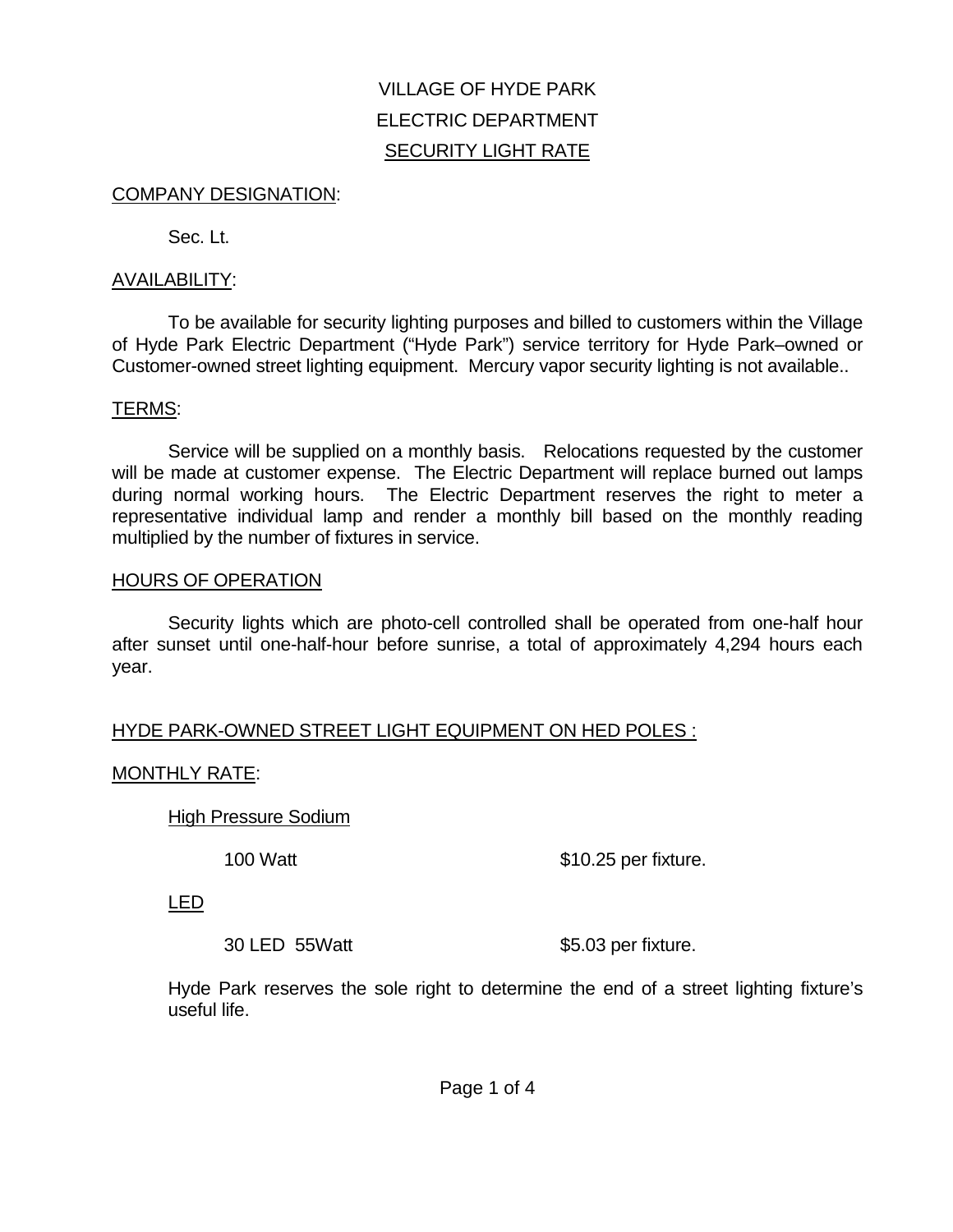## CUSTOMER-OWNED SECURITY LIGHT EQUIPMENT ON CUSTOMER-OWNED POLES

On Customer owned poles, 1) the Customer will furnish and install all poles and associated equipment either overhead or underground with specifications subject to Hyde Park's prior approval or 2) the Customer may request Hyde Park to install, in compliance with Hyde Park standards, all poles and associated equipment based on a time and material bid price. All equipment must be photo-cell controlled. The Customer shall be responsible for maintaining the Customer-owned portion of the streetlight system.

Hyde Park will supply unmetered electric energy for Customer-owned outdoor photo cell controlled security lighting equipment (based on 4,294 hours of operation per year) at the rates set forth below. The monthly kWh for photo-cell controlled lighting equipment is based on the total nominal wattage of the equipment, multiplied by the annual estimated hours of operation, divided by 12 months to determine an average monthly kWh use. A customer must complete an application providing the type of light(s), total wattage of each type of light, number of each type of light being installed and general specifications, instructions, dimensions, etc. that apply to the equipment. No billing adjustments will be made for individual service outages. The Customer is responsible to provide proper and timely maintenance to ensure that photovoltaic cell controls operate properly and equipment is maintained to minimize outage time. Hyde Park reserves the right to discontinue service upon notice under this rate if the system is not properly maintained.

MONTHLY SERVICE RATE: (Payable in U.S. Currency)

## MONTHLY ENERGY RATE

\$0.11758 per kWh (based on the average monthly kWh use described above)

## CUSTOMER-OWNED SECURITY LIGHTING EQUIPMENT ON HYDE PARK OWNED POLES

A customer requesting installation of customer-owned lighting on Hyde Parkowned poles shall supply all equipment specifications for Hyde Park approval prior to purchase and installation. Hyde Park, or Hyde Park designated contractor, shall install customer owned lighting systems on Hyde Park poles at the customer's expense. Installation charges shall be on an actual time and materials basis during normal business hours. The customer is responsible for providing all of the lighting equipment and appurtenances required to install the fixtures on the poles. Hyde Park will maintain customer owned lighting systems on Hyde Park poles on an actual time and materials basis. The customer is responsible for supplying all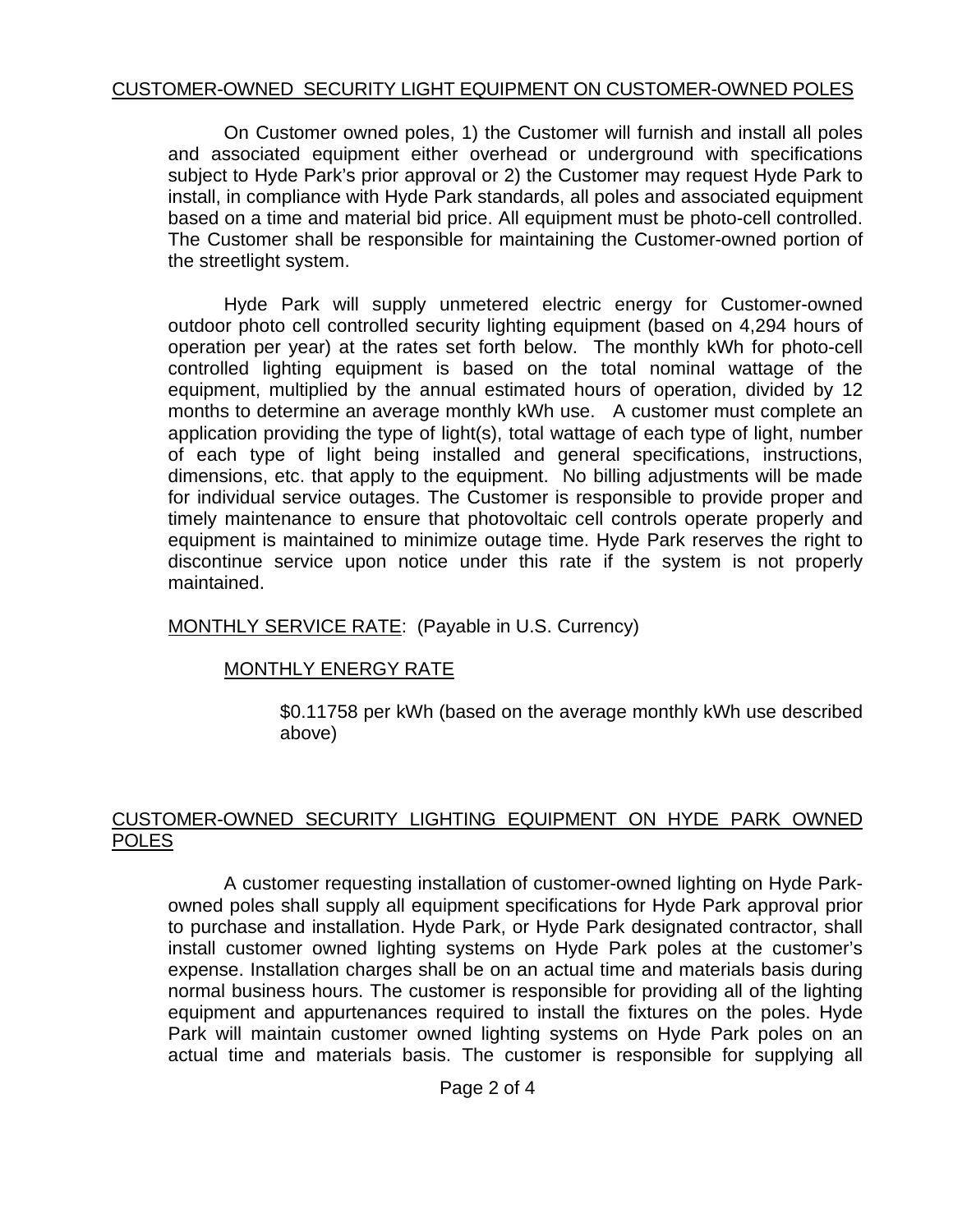necessary materials, including any required inventory, as Hyde Park does not stock material for customer owned systems. Hyde Park shall own and maintain all poles, wires, and other equipment and apparatus necessary for supplying voltage to customer owned lighting systems on Hyde Park poles.

Hyde Park will supply unmetered electric energy for Customer-owned outdoor photo cell controlled security lighting equipment (based on 4,294 hours of operation per year) at the rates set forth below. The monthly kWh for photo-cell controlled lighting equipment is based on the total nominal wattage of the equipment, multiplied by the annual estimated hours of operation, divided by 12 months to determine an average monthly kWh use. A customer must complete an application providing the type of light(s), total wattage of each type of light, number of each type of light being installed and general specifications, instructions, dimensions, etc. that apply to the equipment. No billing adjustments will be made for individual service outages. Hyde Park will provide proper and timely maintenance to ensure that photovoltaic cell controls operate properly and equipment is maintained to minimize outage time at the Customer's cost..

If lighting equipment owned by the customer must be replaced as a result of vandalism, accident or any other cause, the customer shall pay to Hyde Park the cost of removal of the existing equipment and the cost of replacement equipment including installation costs. The customer shall provide necessary materials and pay for labor and other costs necessary for maintenance and repairs above and beyond lamp and photo cell maintenance, including repairs and/or the replacement of damaged lighting equipment, regardless of the cause, nature or extent of physical damage. The customer agrees to hold Hyde Park harmless from any damage or injury relating to the customer owned equipment.

MONTHLY SERVICE RATE: (Payable in U.S. Currency)

# MONTHLY ENERGY RATE

\$0.11758 per kWh (based on the average monthly kWh use described above)

## CUSTOMER REQUESTED CONVERSION OF EXISTING STREET LIGHTING EQUIPMENT OR SERVICE.

Hyde Park shall have the right to require those Customers requesting modification or replacement of existing Street Lighting Equipment with alternative equipment or services to reimburse Hyde Park for the un-depreciated cost of the equipment being converted or replaced, plus all costs, including make-ready costs, not recovered in the monthly charge for the alternative lighting or service. Reimbursement